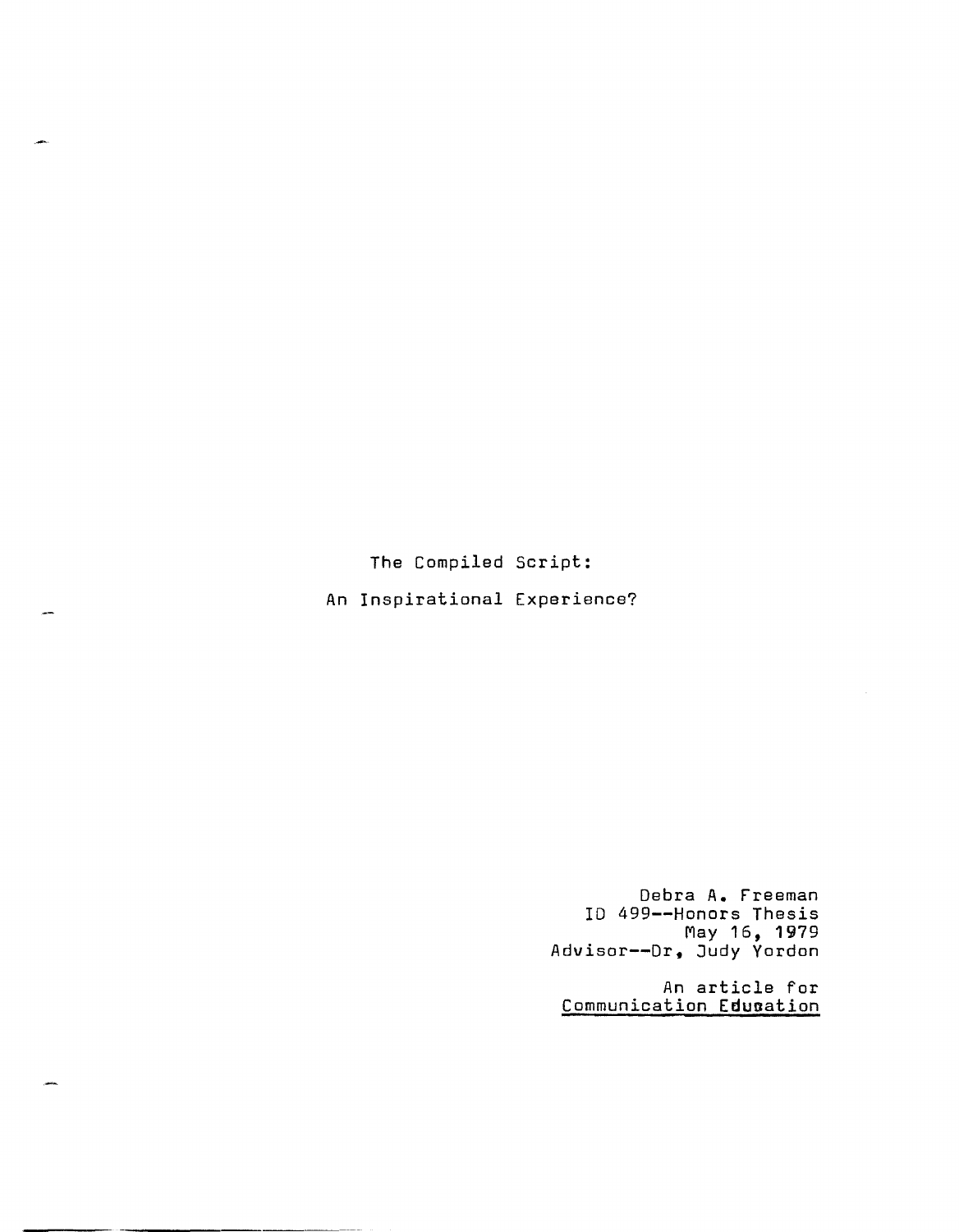$\label{eq:2.1} \mathcal{L}(\mathcal{L}^{\text{max}}_{\mathcal{L}}(\mathcal{L}^{\text{max}}_{\mathcal{L}}(\mathcal{L}^{\text{max}}_{\mathcal{L}}(\mathcal{L}^{\text{max}}_{\mathcal{L}^{\text{max}}_{\mathcal{L}}})))))$ 

 $\mathcal{L}^{\mathcal{L}}_{\mathcal{L}}$  and  $\mathcal{L}^{\mathcal{L}}_{\mathcal{L}}$  and  $\mathcal{L}^{\mathcal{L}}_{\mathcal{L}}$ 

 $\overline{\phantom{0}}$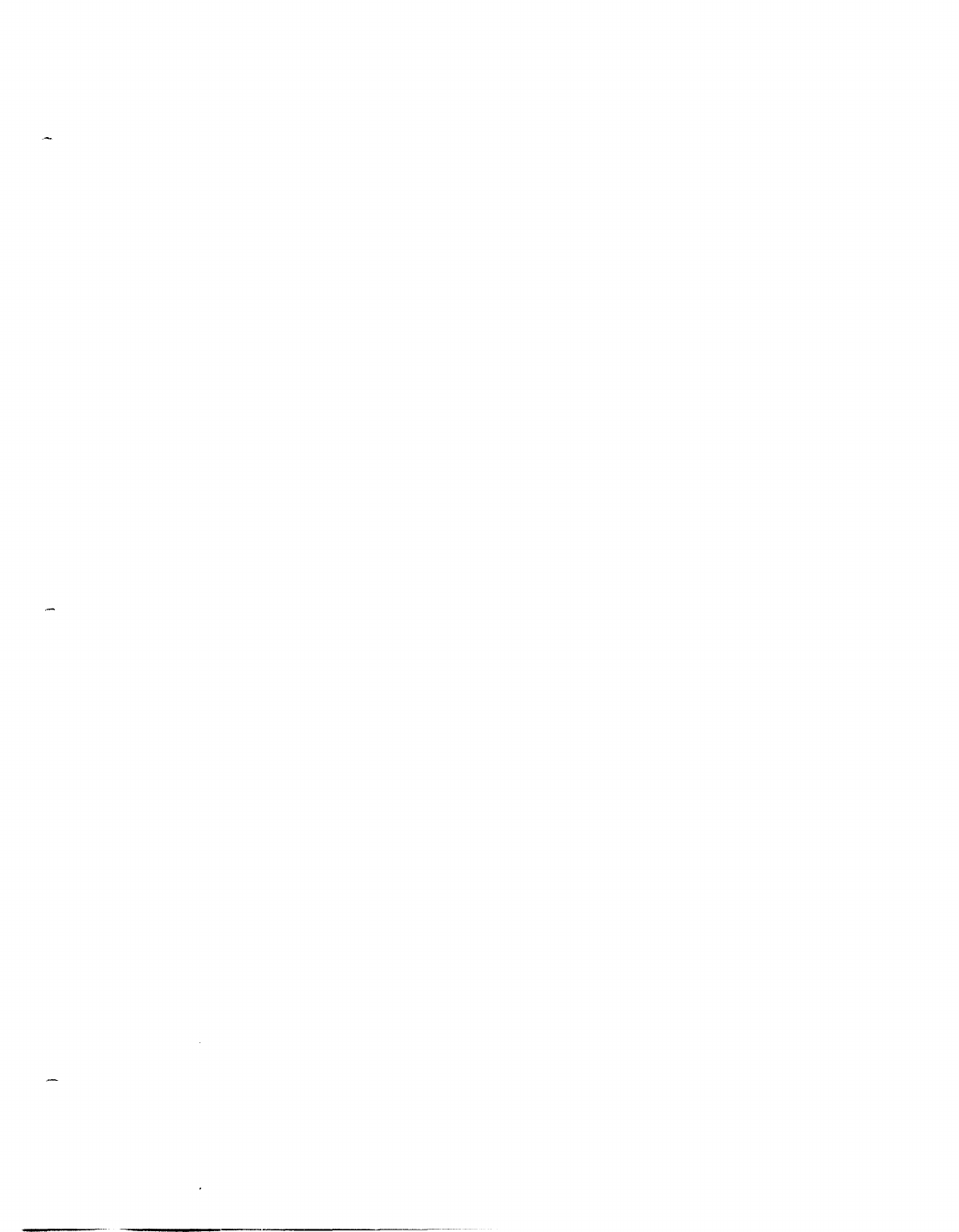As anyone who has ever tried to adapt a Readers Theatre script knows "to compose is not an inspirational experience."<sup>1</sup> The task of composition becomes easier if one has a workable format which he or she may use as a guideline. Most importantly, one needs to remember that in any Readers Theatre script the adapter should always "feature the text."

 $($   $\frac{1}{2})$   $\frac{1}{6}$  . (15)

 $S_{\rho}$ coil

 $\sum$ 

 $2<sup>C</sup>$ 

Readers Theatre scripts can be categorized into at least three general groups: a single work script that has been adapted to perfcrmance length (Paradise Lost--Milton); a multiple work program which features the literature of a particular author ("An Evening with Robert Frost"), a particular genre ("Sonnets by Contemporary Female Writers"), or particular idea ("Love-a Collection of Readings by Frost, Dickinson, and Shakespeare"); and the compiled or distilled script that utilizes literature from all genres and many different authors unified by a theme. The first two types of programs mentioned, the single and multiple work scripts, have been discussed in several aritcles and  $text{text}$ , but comparatively less has been written about the compiled script. It is this writer's intent, therefore, to concentrate on this particular type of Readers Theatre script in order to point out its advantages and disadvantages, discuss the necessity of deciding on a director's concept or purpose, offer ideas on picking a theme, suggest sources from which to gather materials, and propose some feasible methods of structure

----------------\_ ............. \_ .... \_-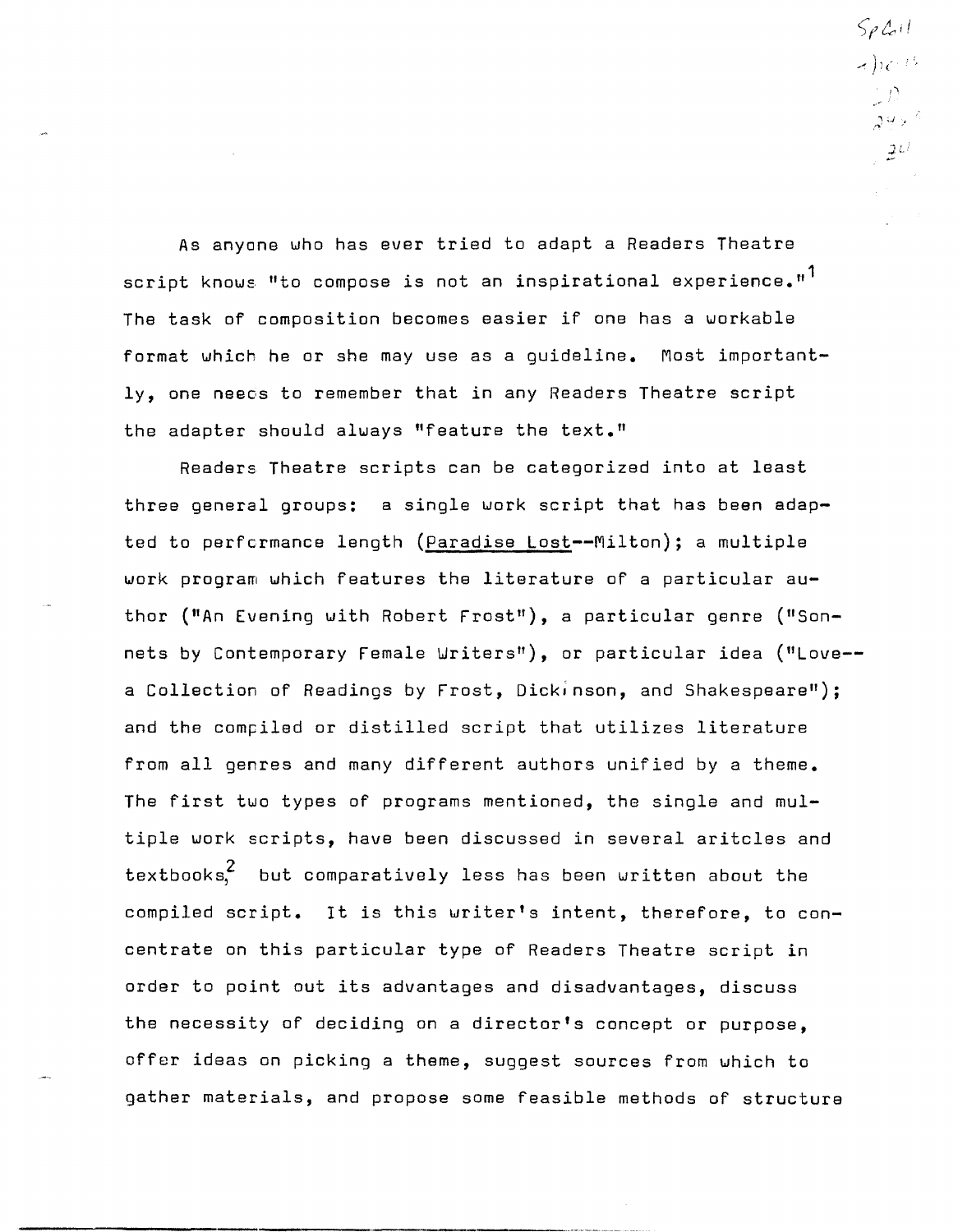and composition. It is hoped that this article will provide a springboard for those who may attempt a compiled script.

Why should one do a compiled script rather than a single or multiple work script? The answer is manifold. First, the compiled script cannot only be performed by students, but can also be put together by students. This "co-authorship" can have a very beneficial effect on the highly motivated student as well as on the less motivated one. The highly motivated can find a new directicn in which to channel his or her energies, and the less motivated can gain a sense of accomplishment and involvement with the literature knowing that he or she helped in completing the script. Second, the compiled script, being an accumulation of various kinds of literature, is a compact way of exposing students to many genres, many authors, many writing styles, and eventually many performance techniques. The third and probably most important advantage of the compiled script is that it provides an effective outlet for creative energy. The creative potential of many students can be stimulated through finding the literature, writing original material, selecting a theme, putting the script together, and performing the product of their efforts.

While there are many advantages in doing a compiled script, there are some drawbacks, too. A compiled script requires as much if not more time spent on organization and structure of materials as any other group performance of literature. The organization can make or break the success of a script. As Beverly Whitaker Long, Lee Hudson, and Phillis Rienstra Jeffrey say in their book, Group Performance of Literature,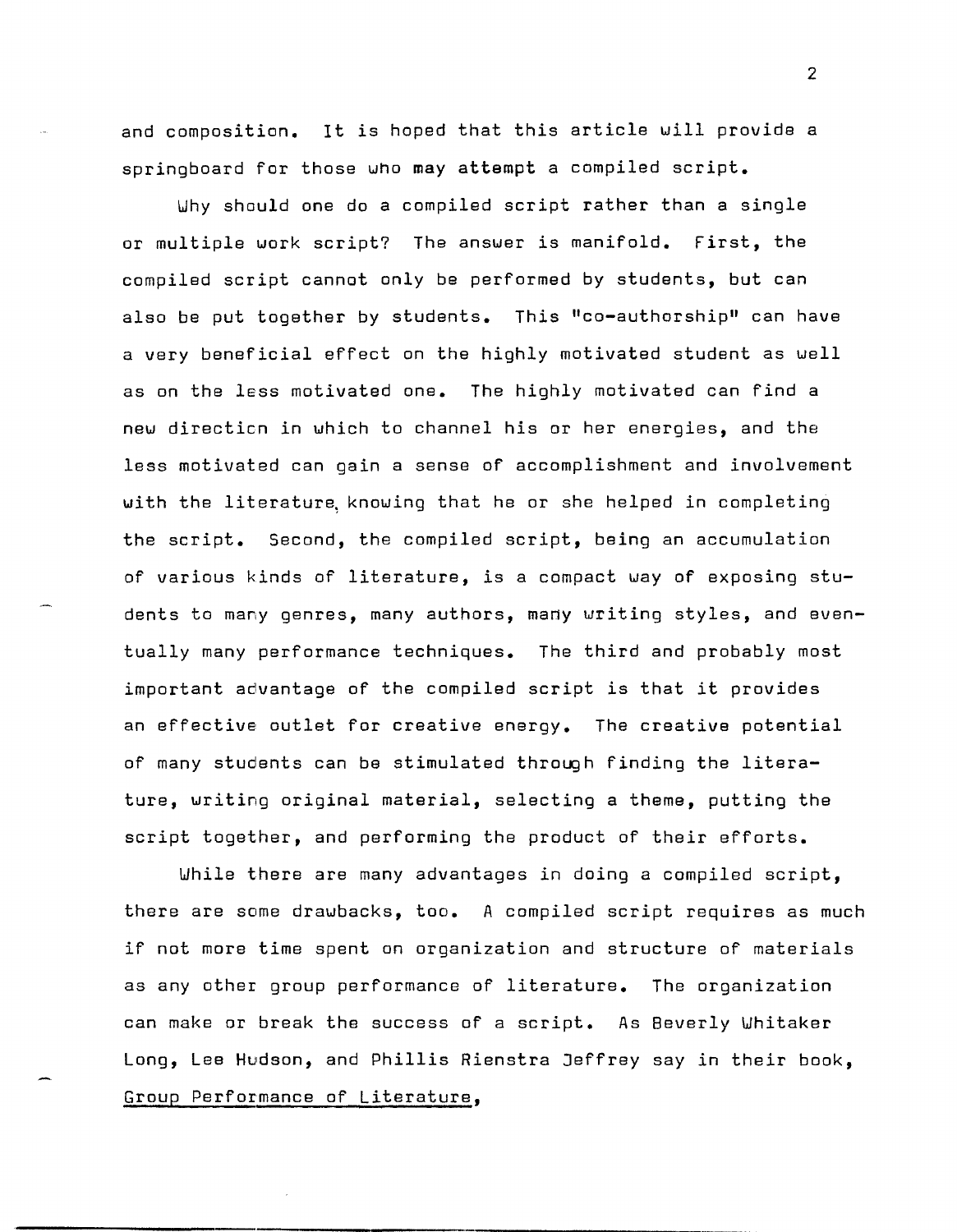At its best, the compiled script is a  $eractive$  synthesis of different but related literature; at its worst, it is unfocused and fragmented.<sup>3</sup>

Not only is building a compiled script time consuming, it also requires a large amount of decision-making concerning purpose, theme, and structure of the script as well as finding suitable materials to use in the compilation. If one has the time and the resources are available, the advantages of attempting a compiled script far outweigh the disadvantages.

The initial decision that must be made by the director/adapter deals with the overall concept or purpose he or she has in mind. Does he or she want to be persuasive or entertaining or both? Does he or she want to confront the audience, influence it to think about or act upon a specific problem ("stop Nuclear Power")? Or does he or she wish to accomodate the spectators by giving them an entertaining, "sit-back-and-relax" kind of evening? It is not impossible, however, to persuade and entertain at the same time as one might do in an after dinner speech. The decision of being "rhetorical" or "poetic" will depend, of course, upon the context and occasion of the presentation of the script. The director/adapter should carefully consider the place where the performance will occur, the audience who will be watching, and the circumstances surrounding the performance when deciding upon his purpose. These factors will also be important in choosing a workable theme. For example, one might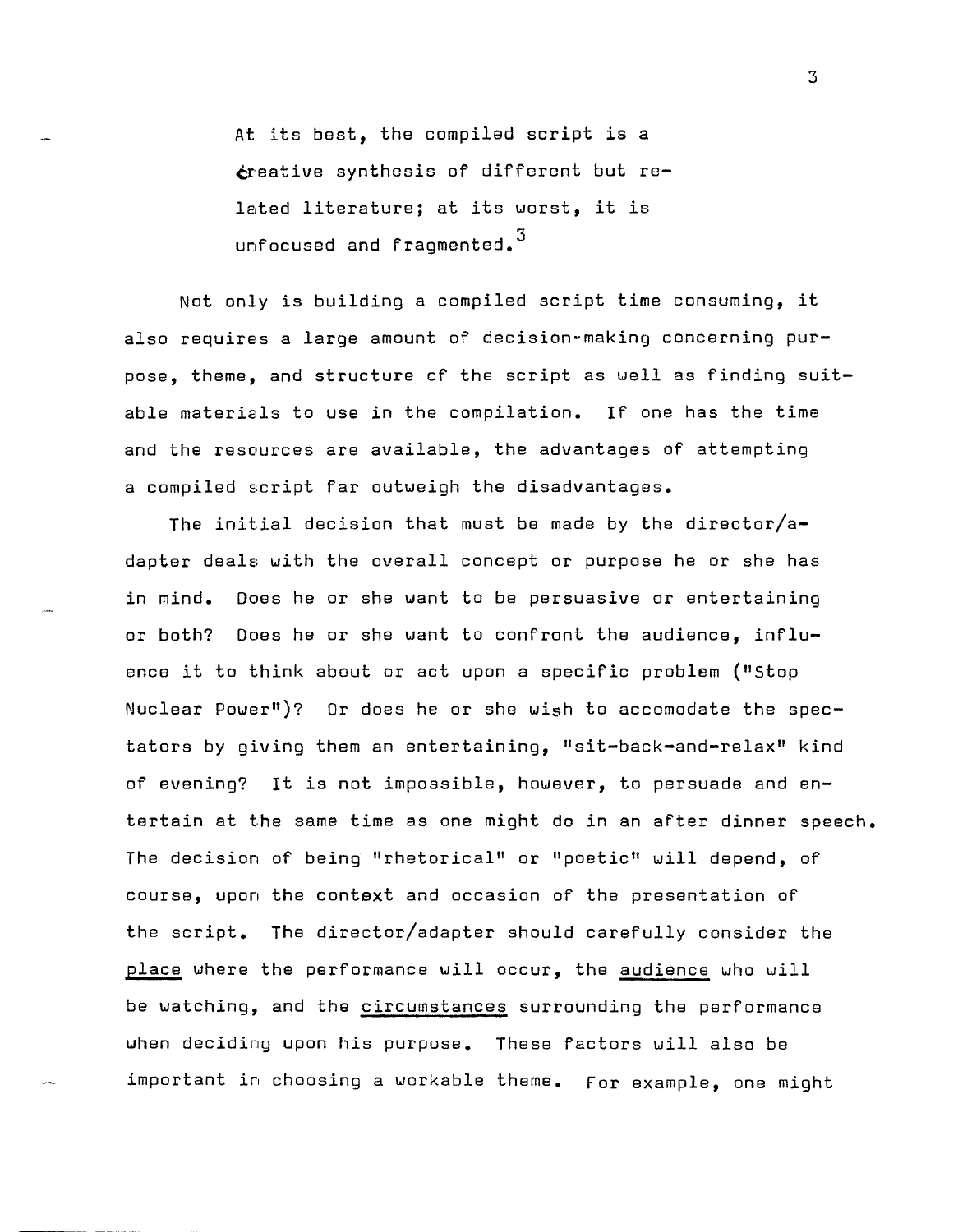choose a persuasive line of reasoning for a performance to be done for a meeting of the local labor union and an entertaining program for the city band boosters picnic.

One of the most difficult steps in creating a compiled script is the determination of a workable and sufficiently limited theme. The director/adapter usually begins with a broad topic area such as "crime." In order to narrow the theme, he or she should decide on a specific area to explore:

- 1) How many kinds of crime exist and what are they?
- 2) How does crime affect children? Adults? The elderly?
- 3) From what environment does crime begin? Why? How? WhEn?
- 4) Whet personality types become criminals? Why?
- 5) How do rural crime rates stack-up against urban statistics?
- 6) Is crime always bad? Can it be good?
- 7) Do criminals get their just punishment or does only the victim suffer?

8) How is crime treated in and by the media?

All of these questions can transform the broad topic, "crime;" into a specific, limited, and workable theme for a compiled script.

Finding suitable literary material is the next step in creating a compiled script. This job can be done solely by the director/adapter or can be a class project with various students searching for acceptable pieces. Following is a list of several sources that may direct one to or provide workable material. (This writer realizes the importance of choosing works of lit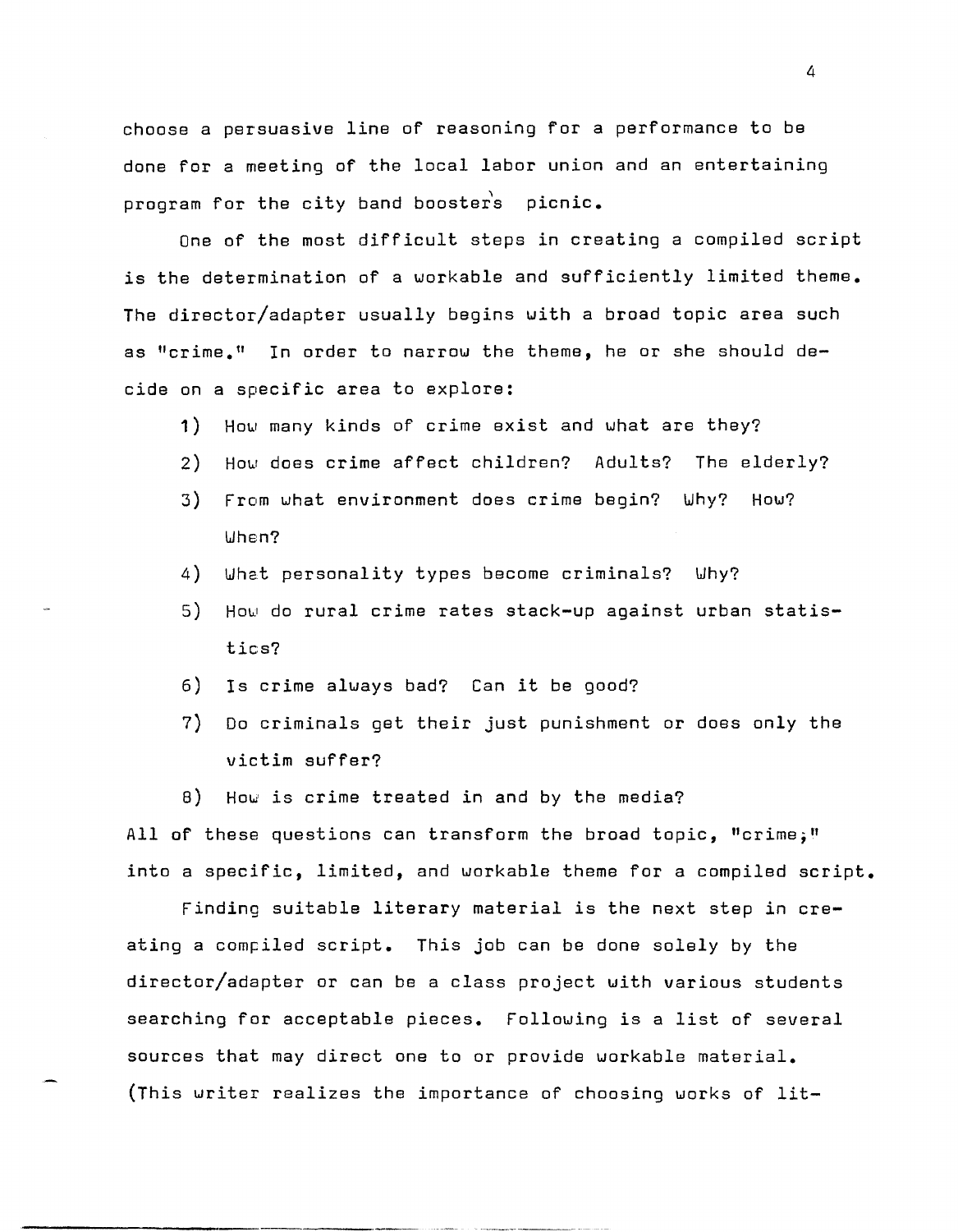erary merit, but also believes that students may be motivated even further by incorporating some pieces that might not be thought quite as meritorious.)

1) Library Sources

Short Story Index

Poetry Index

Poetry Anthologies

Short Story Anthologies

Periodical Guide

Dictionaries

Encyclopedias

Almanacs

Newspapers

Excerpts from Novels

Radio Scripts

Television Scripts

Plays

Limericks

Haikus

Textbooks

- 2) Jingles
- 3) Joke Books

4) Original Material (especially from students)

A good method of collecting material is to initially gather as much as can be found and then decide what will be used and what will be discarded. It is always easier to cut out than add extra.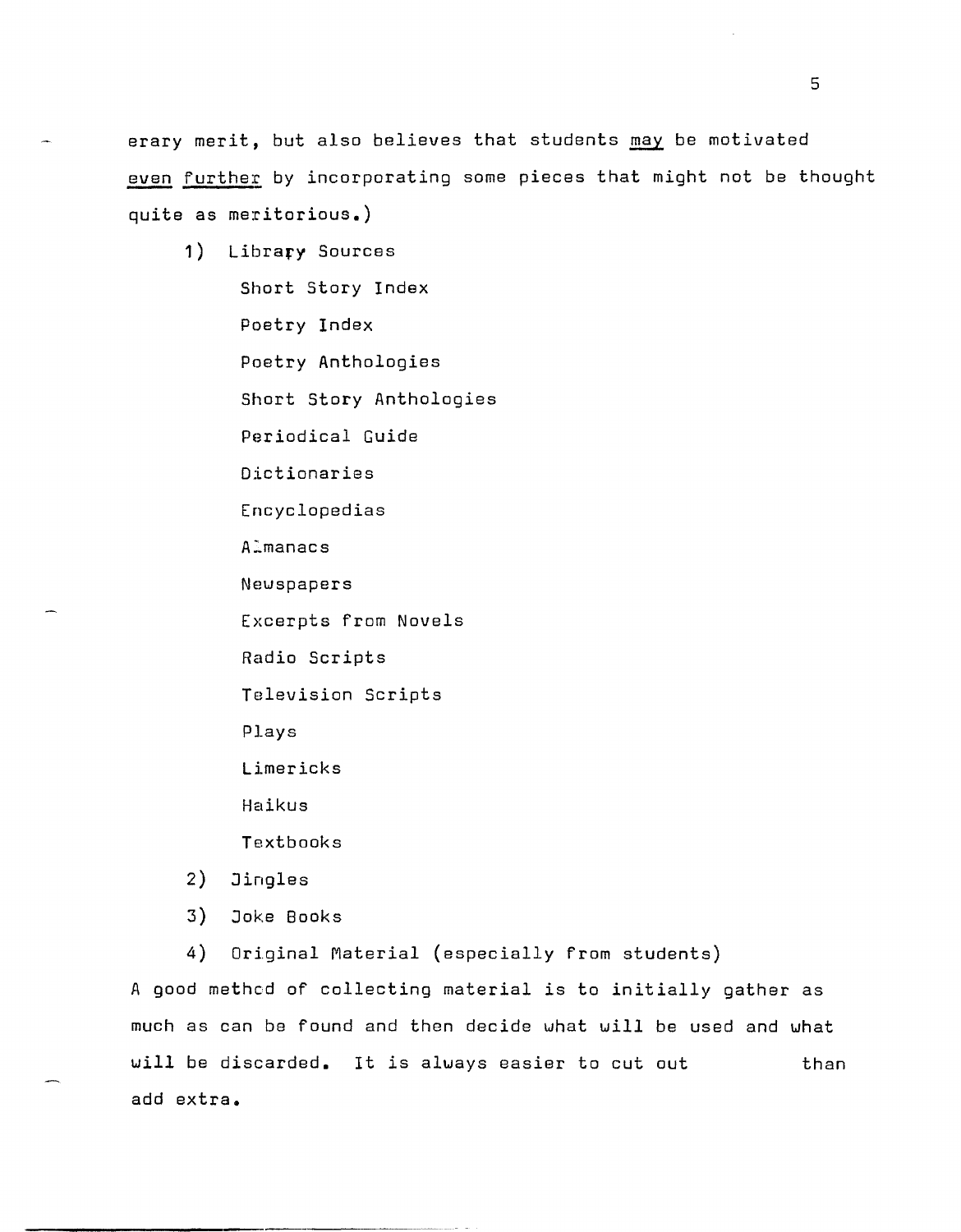Once the director/adapter has established an appropriate theme and found sufficient material, he or she must then decide how to treat that theme and material structurally. At least two basic types of compiled scripts exist, and these types can be categorized into two general groupings: 1) the presentation of several aspects of an idea experienced through various attitudinal voices (several readers take on different attitudes related to the exploration of the theme and may or may not undergo a change in character) and 2) the presentation of material organized causally which uses characters that remain consistent throughout the script (readers perform specific roles and most undergo some sort of change).

After determining the basic structure of the script, the adapter must then "decorate" his framework. The specific composition of the script is the next step. Composition becomes an easier task if one has rules to follow. Louis B. Horst and Carroll Russell, in their book Modern Dance Forms, suggest several structural patterns for composition.  $4$  Although the book is written for dancers, its suggestions can be easily applied to building a compiled script.

One possible form of composition is the Sonata form following an ABA pattern. With this form, the adapter begins with the original theme (crime is detrimental to society), presents a contrasting aspect of this theme (in spite of its detrimental effects, crime serves as a boost to the United States' economy), and then returns to the original theme in a somewhat different aspect (generally, crime is detrimental to society). The B sec-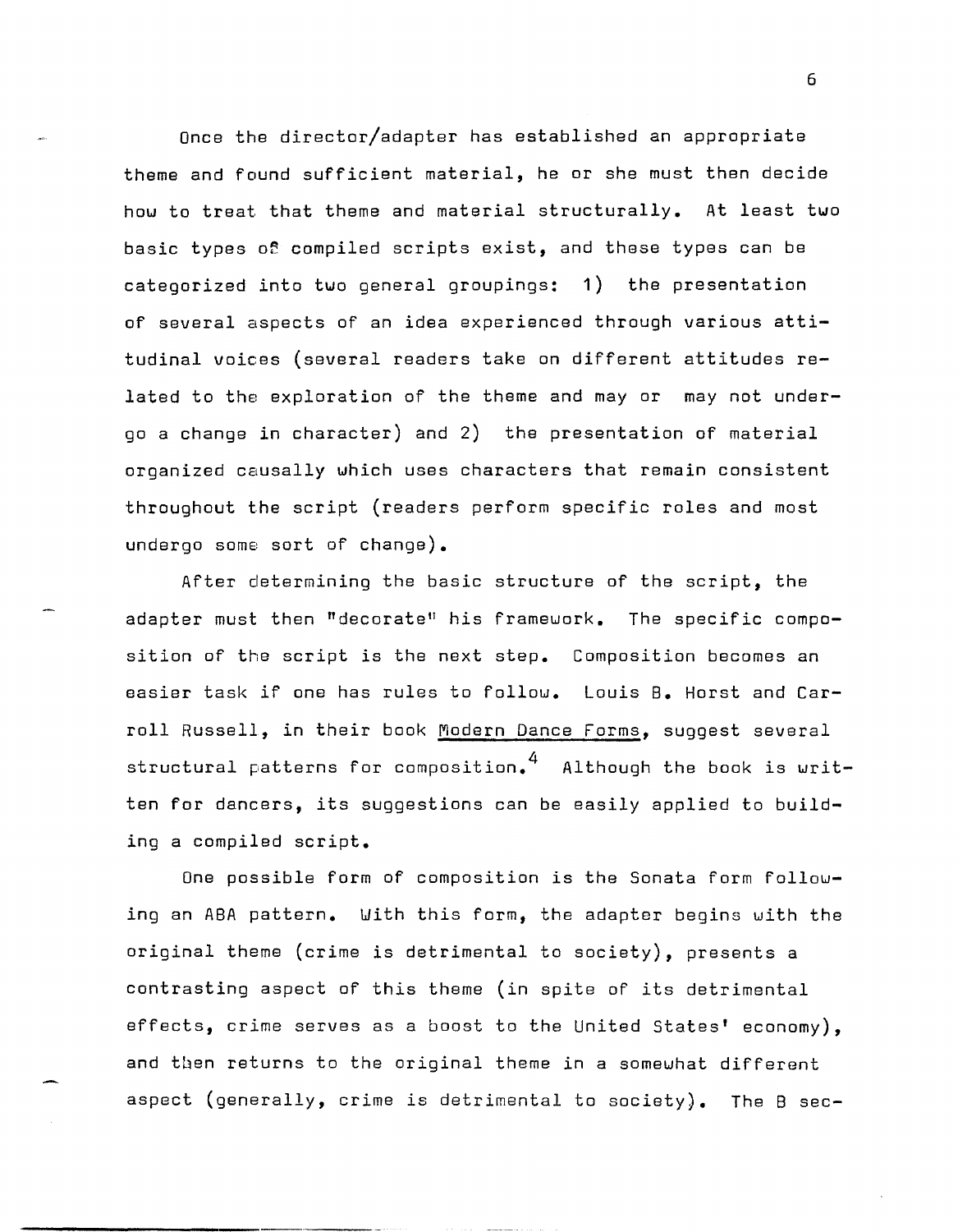tion of this form is not quite as important nor takes as much time as the A section but should be provided for the sake of variety and manipulation of the theme. Horst and Russell equate the ABA form with life itself: "we are born, we live, we return to the unknown."<sup>5</sup> The ABA pattern can be expanded to include other manipulations of the main theme--ABCA or ABCBA or ABCAB. The C is often a transitional idea. The more parts that are added, the more complex and, hopefully, more interesting the script becomes.

Theme and variation is another possible method of composing a compiled script. Theme and variation allows more freedom than the ABA form as there is no need to return to the specifics of the first theme aspect that is stated. The same theme is kept throughout, but any number of variations may be presented. Again, using the general topic of "crime," one might choose "The effects of crime" as his theme. Variations on that theme might include:

- 1) How does crime affect the elderly?
- 2) How does crime affect the poor?
- 3) How does crime affect the wealthy?
- 4) How does crime affect the children?

There are many variations on any given theme the adapter might choose.

A .completely different pattern the adapter might choose is the Rondo--ABACADAEAFA etc. Different variations and manipulations can be performed through the  $B_2C_2D_2E_3$  and F parts, but they are always tied together by the A or central theme. An example using the Rondo pattern would be organized as follows: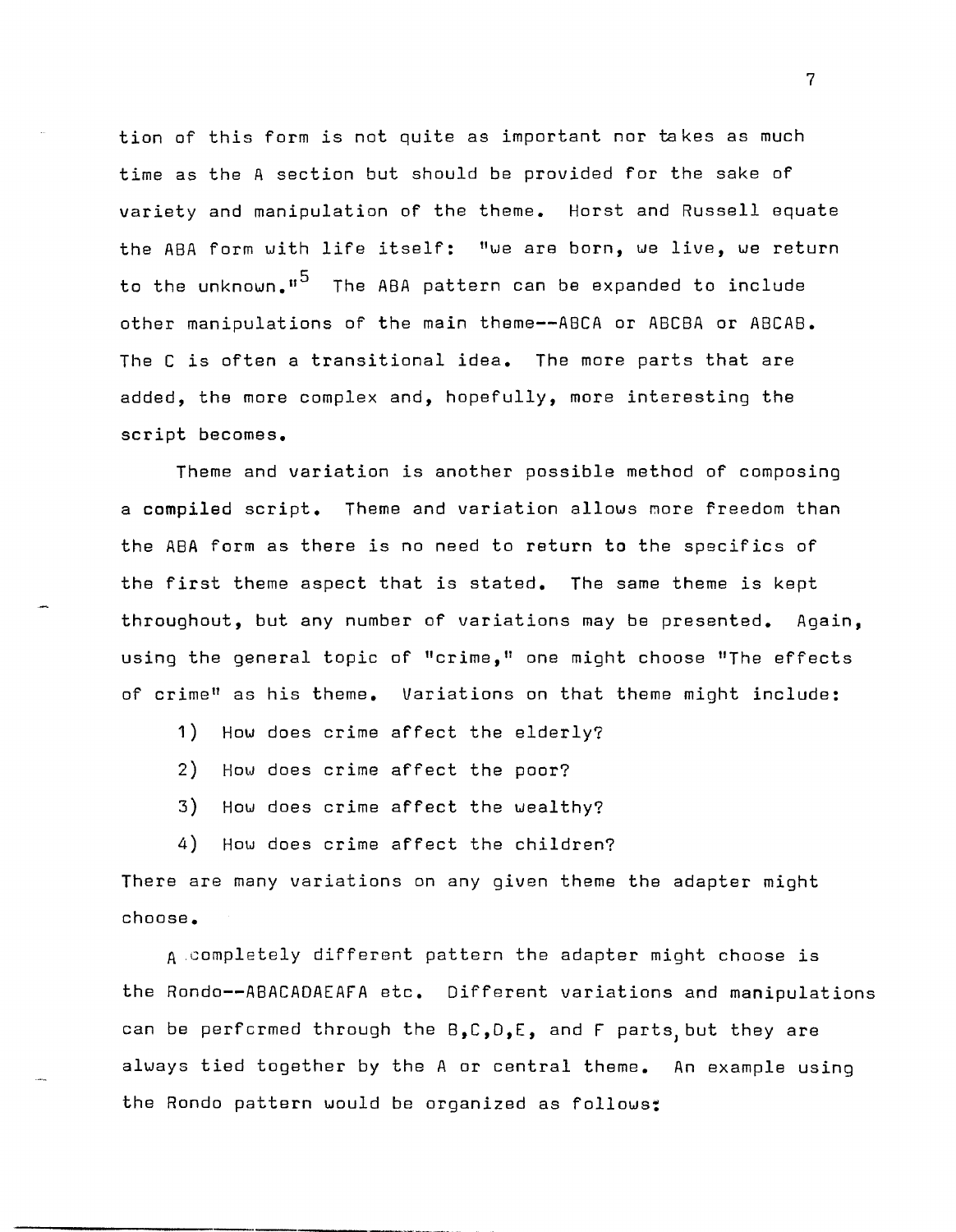A--Crime doesn't pay!

8--J8ss3 James was one of the most famous men in American history, but he died in disgrace.

A--Crime doesn't pay!

C--The Mafia is one of the wealthiest organizations in the

United states, but it also has a very high fatality rate. A--Crime doesn't pay!

D--David 8erkowitz received an immeasurable amount of press coverage, but now he is in an insane asylum.

A--Crime doesn't pay!

One of the most difficult things to accomplish in a compiled script is moving from one piece of literature to another without making any particular piece seem more important than another. This can be accomplished through the use of unifying or transitional elements. For instance, a narrator or a repeated phrase may be used to tie the script together. Using a narrator brings added focus to main ideas and provides transitions from one idea to another. A repeated phrase, as in the previous example concerning "crime," also can provide smooth transitions. Other transitional elements can be discovered within-the literature itself or from brainstorming activities.

Only basic ideas and suggestions concerning advantages, purpose, theme selection, sources of material, and methods of structure have been presented here. Perhaps the suggestions have provided some alternatives to composition by "inspirition" alone. The compiled script can be an exciting, challenging, and rewarding way of producing a successful Readers Theatre. Hopefully,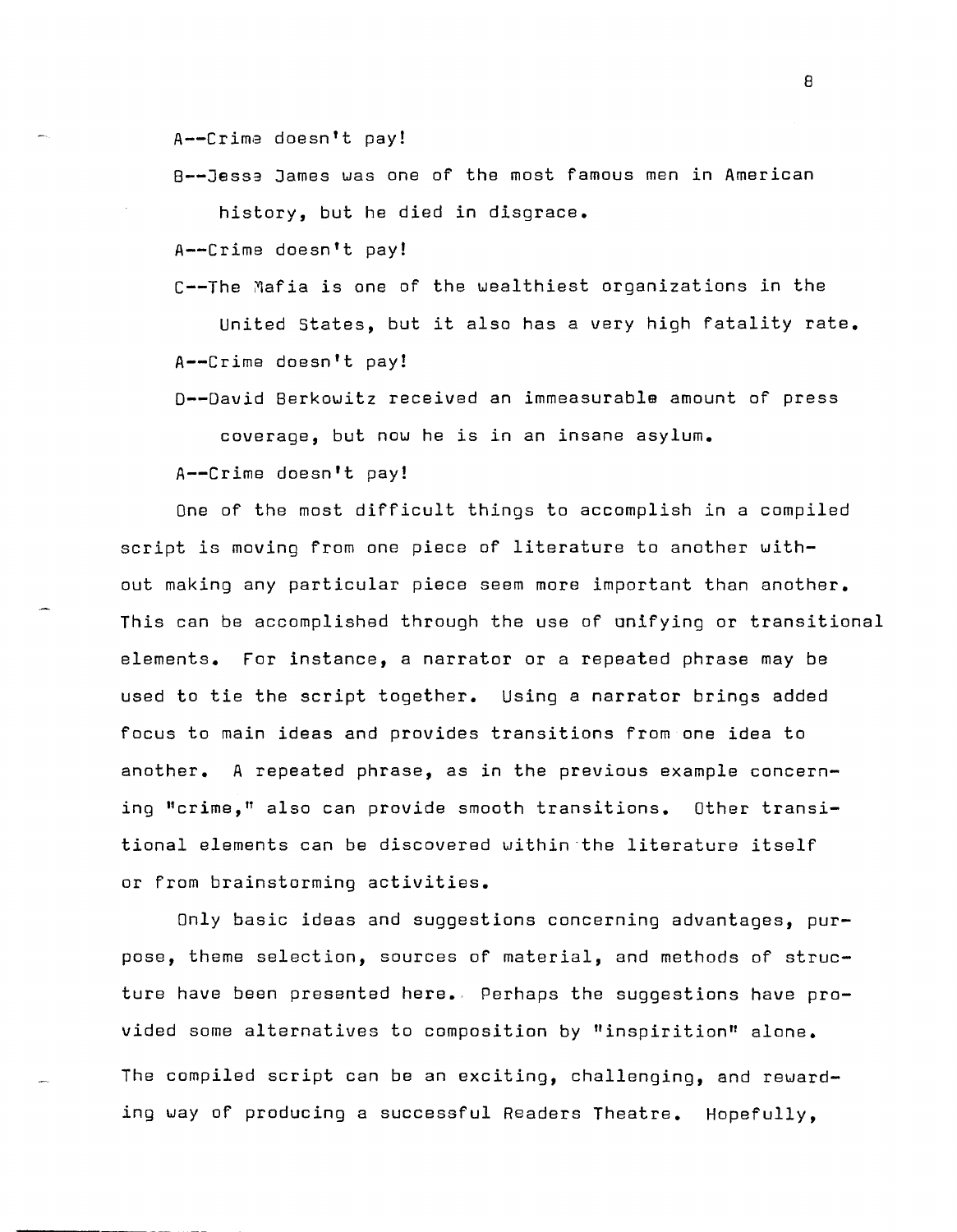9

the ideas and suggestions offered will be of some value for those who wish to try a compiled script. The writer also has the desire that this article will provide stimulation for other thoughts and ideas on the compiled script.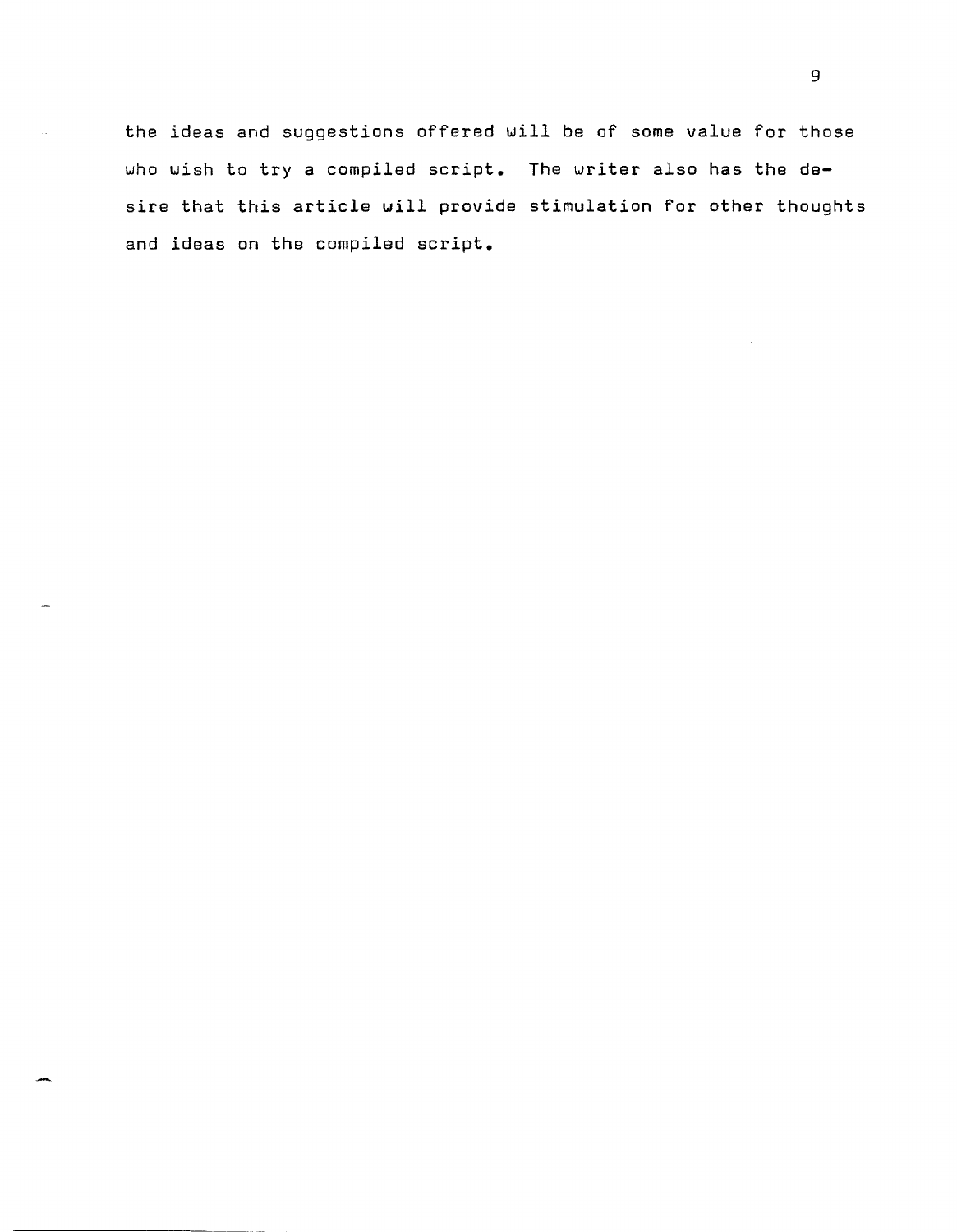## Notes

1 Louis B. Horst and Carroll Russell, Modern Dance Forms (San Francisco: Impulse Publications, 1961), p. 23.

 $2$  For further information concerning single and multiple work scripts, see Alan W. Benson. "The Drama Director and Readers Theatre: Blessing or Curse?" The Speech Teacher, 17 (November, 1968), 328-330; Keith Brooks and John E. Bielenberg. "Readers Theatre as defined by New York Critics," Southern Speech Journal, 29 (Summer Issue, 1964), 228-302; Leslie Irene Coger. "Theatre for Oral Interpreters," The Speech Teacher, 12 (November, 1963), 322-330; Joanna Hawkins Maclay, Readers Theatre: Toward a Grammar of Practice (New York: Random House, 1971), pp. 7-11.

 $3$ Beverly Whitaker Long, Lee Hudson, and Phillis R. Jeffrey, Group Performance of Literature (New Jersey: Prentice Hall, Inc., 1971), p. 25.

 $4$  Horst and Russell, pp. 23-27.  $^{\text{5}}$  Horst and Russell, p. 24.